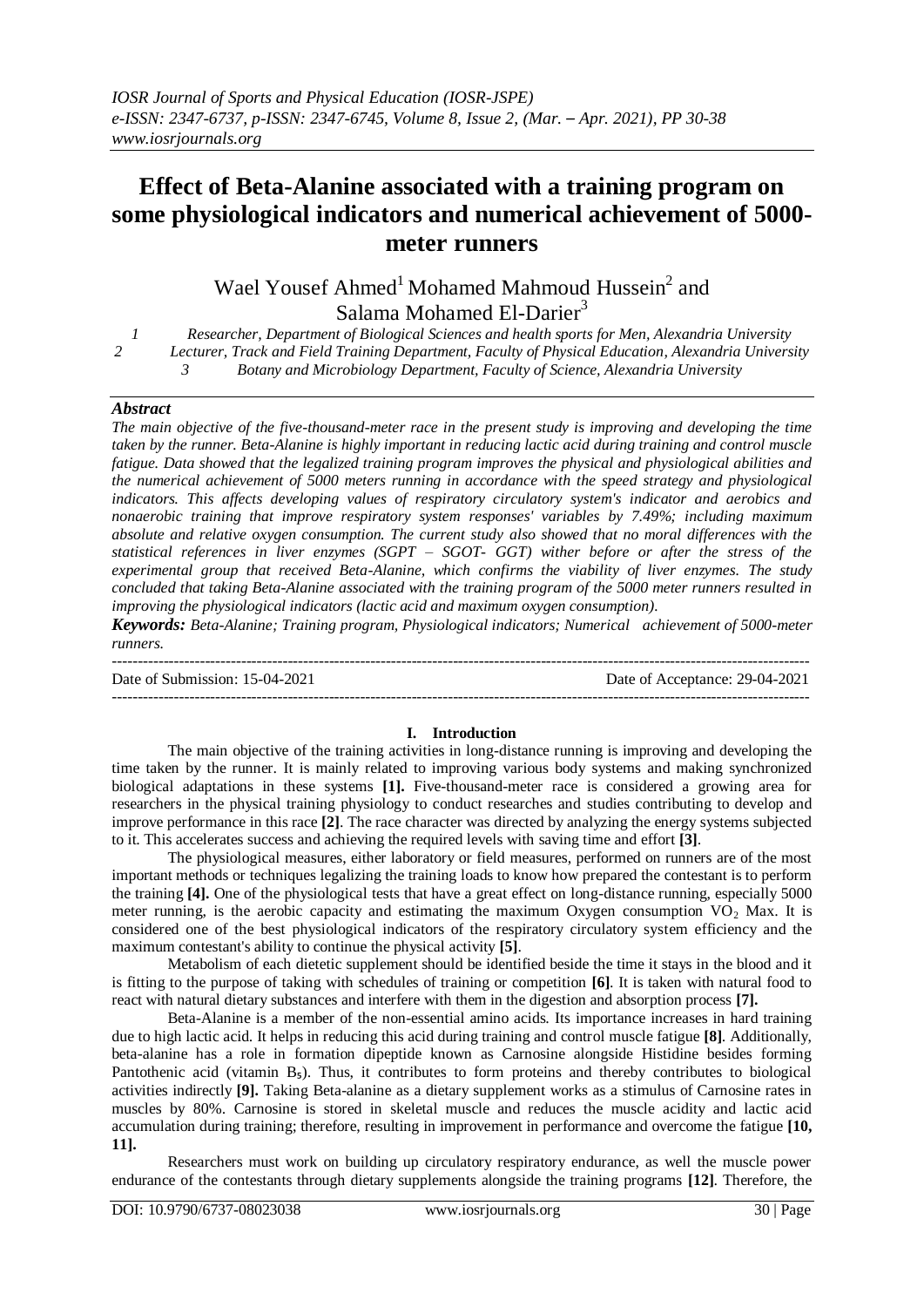aim of the present study was identifying the effect of beta-alanine associated with training program on some physiological indicators and the numerical achievement of the 5000 meter runners.

#### **II. Materials and Methods**

The experimental method is used to design two groups; experimental and control to fit the research nature. **Experimental control:**

**Experimental group:** it will undergo the suggested training program with Beta-Alanine.

**Control group:** it will undergo the same suggested training program without Beta-Alanine.

#### **Fields of research:**

## **Human field:**

5000 meter runners in Alexandria.

#### **Spatial field:**

Alexandria University stadium arena and track.

## **Temporal field:**

Sports season 2019/2020; during the period from 22/12/2019 to 18/2/2020.

# **Research sample:**

research sample was selected using non-random method among the 5000 meter runners from some sports club in Alexandria. Their total number is 16 players, which were divided into two equal groups (eight for each; experimental and control).

#### **Terms of choosing sample:**

1. The player should be registered in the Egyptian Athletic Federation for the sports season 2019/2020 and he participated before in Federation Regional Championships of 5000 meters running.

2. The research sample should be subjected to a medical examination to make sure they are free of diseases that could affect the results of the research variables and the ability to practice activity and proceed with the training program.

#### **Measurements used in the study:**

#### **The main measurements:**

Age in years – the total length of the body in  $cm$  – the weight of the body in kg – the training years.

## **Physiological indicators:**

- Liver enzymes: SGOT enzyme, SGPT enzyme, GGT enzyme (before and after stress)
- Lactic acid rate before stress and after stress by 7 minutes.
- Maximum of oxygen consumption (VO2 Max), absolute and relative.

## **Numerical level:**

- 5000 meters running time

## **Tools applied in measurements:**

## **First: preparation of all special tools of drawing blood samples as follows:**

Test tubes to preserve blood samples preparing for its separation and analysis, plastic tubes, tube holder, alcohol for cleansing, plastic syringes, cotton, ice tank, centrifuge to separate blood samples, plastic syringes 10cm, Anticoagulants, Antiseptic Solution, plasters.

#### **Second: running tools:**

Athletic Track, a stopwatch to measure time, register forms)

#### **Basic study:**

#### **1. Pre-measurement:**

The researchers conduct the pre-measurement on the main research sample in the main variables, physiological indicators and the numerical level of 5000 meters running. This will be conducted in 22/12/2019 according to specifications and performances terms specific to each test with the unification of measures and performers of measurements.

#### **2. Suggested training program:**

## **a) Scientific basis of the training program:**

Researchers define the basis and standards of developing the training program through views of some specialized scientific references in physical training and previous studies. They dealt with training basis and used it in accordance with the training program status and its goals**;** including **[13, 14, 15, 16]** The authors found the following:

Define the program's objective and the objectives of every phase of the implementation.

Define the most important training duties taking into account order and gradual of increasing load, proper progress and dynamics of training loads.

- Consider the unification of all variables of training loads between the experimental and control groups in terms of size, intensity and intervals resting.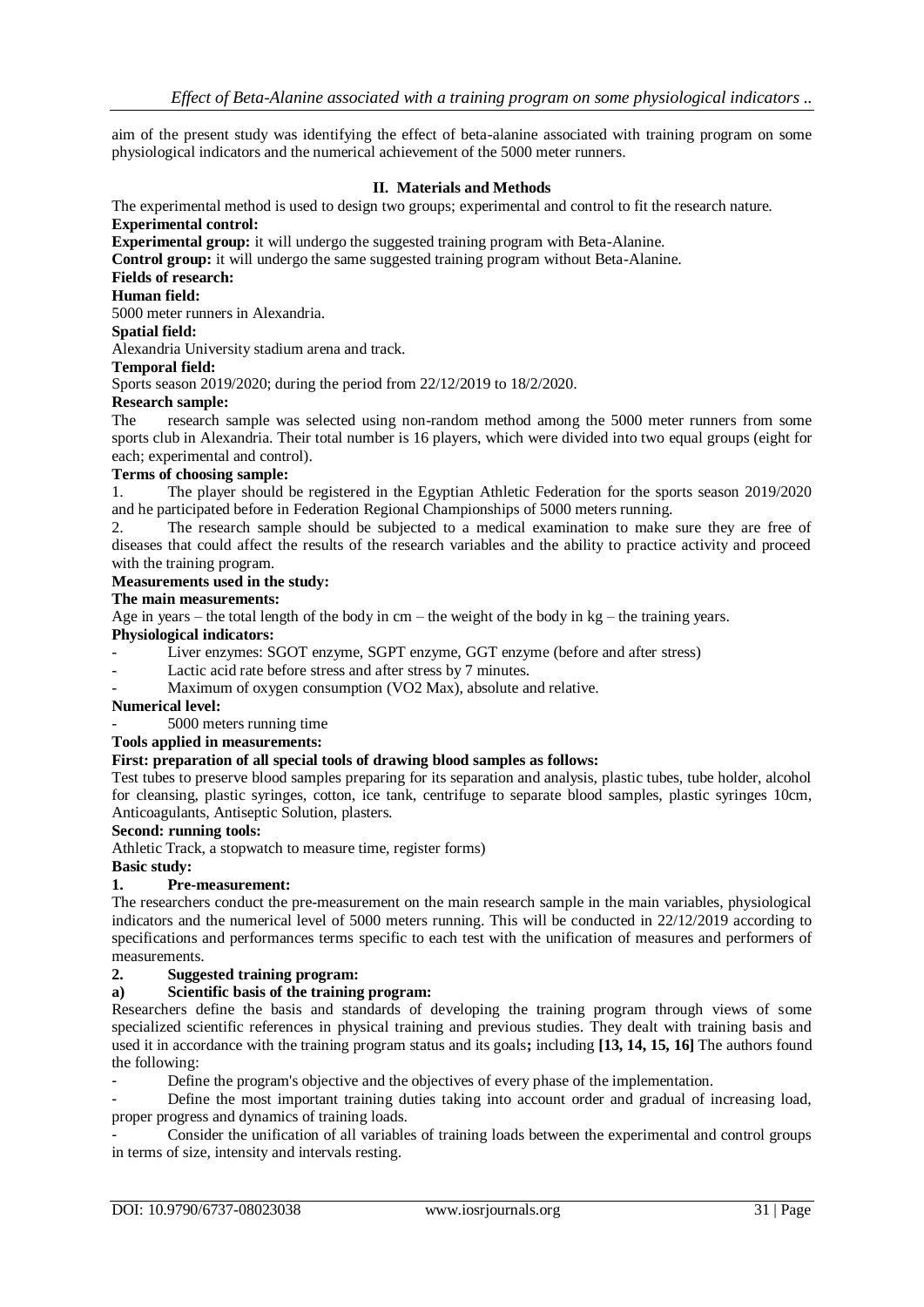## **b) Suggested training program objectives:**

The training program aims to improve some physiological indicators and the numerical achievement level of 5000 meter runners.

## **c) Contents of the suggested training program:**

The suggested training program includes a set of special training of warm-up, flexibility and stretching. Similarly, training of respiratory circulatory endurance and special endurance. Muscle power training to develop power endurance and power in addition to stretching training.

## **d) Application of the suggested training program:**

The suggested training program is applied to the research sample individuals in the period between 23/12/2019 and 17/2/2020 (for 8 weeks). It contains 48 training units; 6 units per week.

## **3. The used dose of Beta-Alanine in the experimental group:**

According to the referential studies related to dietary supplements, the dose of Beta-alanine is set by (8 g) daily distributed as follows:

## **Post measurements:**

After finishing the specified period of implementing the suggested training program for the experimental and control groups, the researchers conducted the post measurements in the same terms and specifications that were done in the pre-measurement. In order to ensure the accuracy and integrity of data on 18/2/2020.

## **Statistical analysis:**

The statistical program SPSS is used in conducting the following statistical operations:

Arithmetic mean, Standard deviation, Coefficient of Skewness, Coefficient of Kurtosis, Coefficient of variation, T-Test of difference, independent Samples T-Test, Improvement percentage, ETA2 coefficient, Cohen's impact factor.

## **III. Results**

Data in **Table 1** showed that the Coefficient of Skewness of all variables was closer to zero. The value of modulus of torsion values was between  $(-1.88)$  and  $(0.20)$ . This shows that all values are between  $(\pm 3)$  which confirms that the sample is free from asymmetric distribution defects. In addition, all values of Coefficients of variation for the main and physiological variables as well as the numerical level of the main study sample before the experiment are between 3.5 and 22.55% (below 25%) indicating non-dispersal of the sample under study for these variables.

|                          | <b>Statistical</b><br>significances<br><b>Variables</b> |         | <b>Arithmeti</b><br>c mean | <b>Standard</b><br>deviation | <b>Coefficient</b><br>of Skewness | Coefficie<br>nt Of<br><b>Kurtosis</b> | Coefficient of<br>variation( $\%$ ) |
|--------------------------|---------------------------------------------------------|---------|----------------------------|------------------------------|-----------------------------------|---------------------------------------|-------------------------------------|
|                          | Age                                                     | Year    | 21.31                      | 2.06                         | $-0.06$                           | $-0.70$                               | 9.65                                |
| variables                | Length                                                  | cm      | 173.69                     | 6.20                         | 0.20                              | $-1.24$                               | 3.57                                |
| Main                     | Weight                                                  | kg      | 69.19                      | 6.06                         | $-0.22$                           | $-1.03$                               | 8.76                                |
|                          | <b>Training age</b>                                     | Year    | 9.31                       | 1.92                         | 0.01                              | 1.02                                  | 20.64                               |
|                          | <b>SGPT</b> enzyme (ALT)<br>before stress               | (U/L)   | 28.00                      | 5.30                         | $-0.08$                           | $-1.16$                               | 18.94                               |
|                          | <b>SGPT</b> enzyme (ALT)<br>after stress                | (U/L)   | 30.44                      | 3.79                         | $-0.06$                           | 0.17                                  | 12.47                               |
|                          | SGOT enzyme (ALT)<br>before stress                      | (U/L)   | 29.63                      | 4.75                         | $-1.88$                           | 4.03                                  | 16.02                               |
|                          | <b>SGOT</b> enzyme (ALT)<br>after stress                | (U/L)   | 30.00                      | 3.86                         | $-0.26$                           | $-1.12$                               | 12.88                               |
| Physiological indicators | GGT enzyme before<br>stress                             | (U/L)   | 16.69                      | 3.84                         | $-0.24$                           | $-1.52$                               | 23.02                               |
|                          | <b>GGT</b> enzyme after<br>stress                       | (U/L)   | 17.25                      | 3.89                         | 0.06                              | $-1.33$                               | 22.55                               |
|                          | <b>Lactic acid before stress</b>                        | (mg/di) | 17.47                      | 1.05                         | $-0.65$                           | 0.83                                  | 5.99                                |
|                          | Lactic acid after stress                                | (mg/di) | 109.51                     | 6.70                         | 0.12                              | $-0.25$                               | 6.12                                |
|                          | Maximum oxygen<br>consumption VO <sub>2</sub>           | ml      | 3081.25                    | 0.08<br>171.15               |                                   | $-0.76$                               | 5.55                                |
|                          | <b>Relative oxygen</b><br>consumption VO <sub>2</sub>   | Ml/kg   | 44.85                      | 4.63                         | 0.18                              | $-0.22$                               | 10.33                               |
|                          | <b>Numerical level</b>                                  | minute  | 18.25                      | 1.03                         | $-0.04$                           | $-1.33$                               | 5.63                                |

#### **Table 1. Statistical profile of the main and physiological variables and the numerical level of the main study sample before the experiment, N=16.**

The equality between the experimental and control groups in all the main variables (age  $-$  length  $$ weight), the physiological indicators and the numerical level under study are achieved in **Table 2.** This equality offers the opportunity to identify the effect of the suggested experimental variables. Particularly, as the same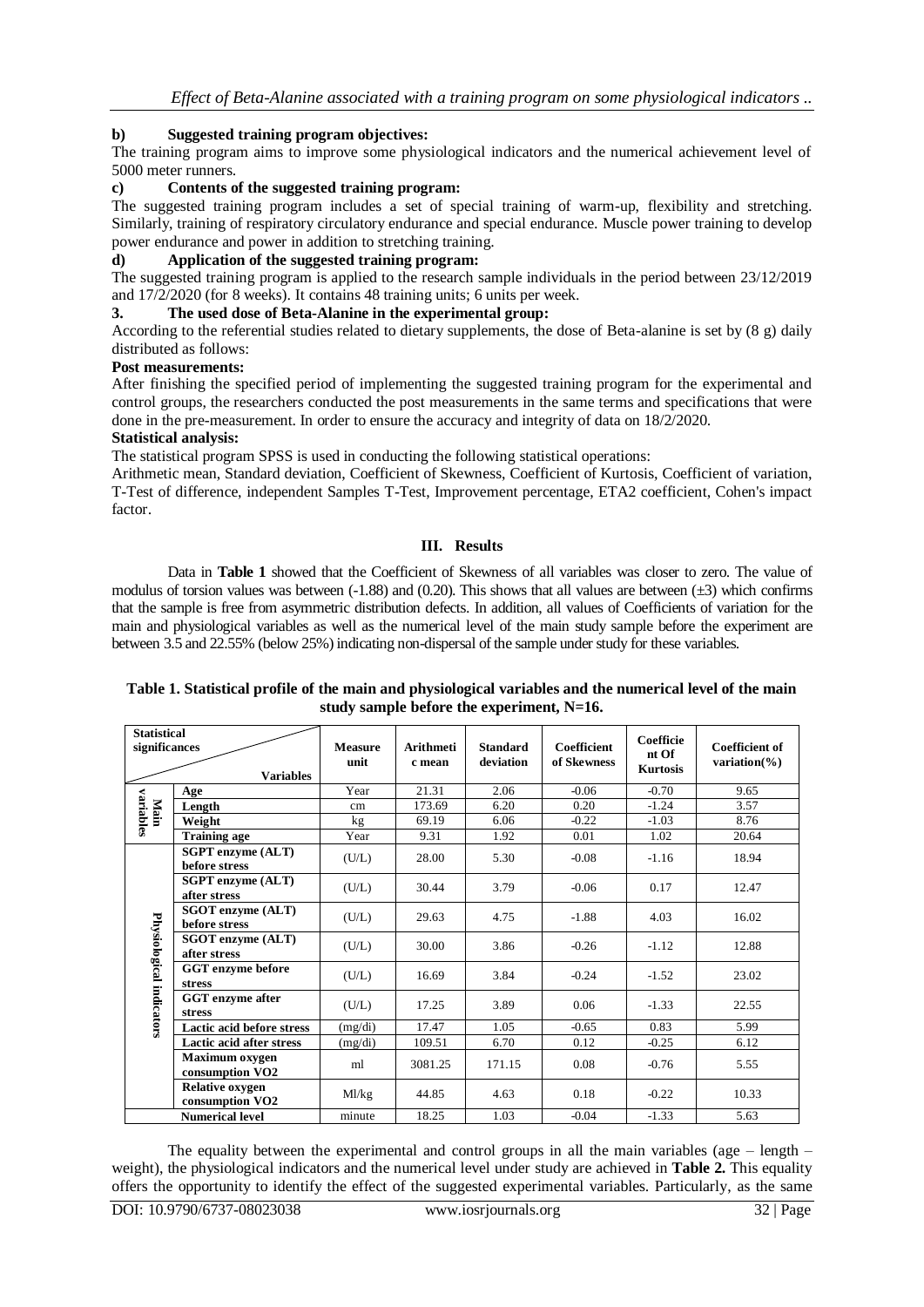conditions and factors provide a suitable environment for all individuals in the study sample. Therefore, the researchers could check their developed assumptions related to the experimental variable from the moral differences between the experimental and control groups in the main variables, physiological indicators and numerical level before the program application. It shows there are no differences with a statistical significance on the level 0.05 between the two groups. As the calculated values of (T) was ranged between 1.21 and 0.00. These values are below the tabular value of (T) at the level 0.05 (2.14) which confirms the equality of the two groups.

| <b>Statistical significances</b> |                                                       | <b>Measure</b><br>unit | <b>Experimental group</b><br>$N=8$ |         |                          | Control group<br>$N=8$ | The difference<br>between the two<br>means | (T)<br><b>Value</b> |      |
|----------------------------------|-------------------------------------------------------|------------------------|------------------------------------|---------|--------------------------|------------------------|--------------------------------------------|---------------------|------|
|                                  | <b>Variables</b>                                      |                        | S                                  | $\pm E$ | S                        | $\pm E$                | $\bf s$                                    | $\pm E$             |      |
|                                  | Age                                                   | Year                   | 21.25                              | 2.49    | 21.38                    | 1.69                   | 0.13                                       | 1.06                | 0.12 |
| variables<br>Main                | Length                                                | cm                     | 173.75                             | 6.56    | 173.63                   | 6.28                   | 0.13                                       | 3.21                | 0.04 |
|                                  | Weight                                                | kg <sub>2</sub>        | 69.25                              | 7.07    | 69.13                    | 5.36                   | 0.13                                       | 3.13                | 0.04 |
|                                  | <b>Training age</b>                                   | Year                   | 9.63                               | 1.92    | 9.00                     | 2.00                   | 0.63                                       | 0.98                | 0.64 |
|                                  | <b>SGPT</b> enzyme (ALT)<br>before stress             | (U/L)                  | 27.88                              | 5.25    | 28.13                    | 5.72                   | 0.25                                       | 2.74                | 0.09 |
|                                  | <b>SGPT</b> enzyme (ALT)<br>after stress              | (U/L)                  | 29.38                              | 4.14    | 31.50                    | 3.34                   | 2.13                                       | 1.88                | 1.13 |
|                                  | <b>SGOT</b> enzyme (ALT)<br>before stress             | (U/L)                  | 29.13                              | 6.71    | 30.13                    | 1.64                   | 1.00                                       | 2.44                | 0.41 |
|                                  | <b>SGOT</b> enzyme (ALT)<br>after stress              | (U/L)                  | 29.25                              | 3.65    | 30.75                    | 4.17                   | 1.50                                       | 1.96                | 0.77 |
| Physiological indicators         | GGT enzyme before<br>stress                           | (U/L)                  | 17.25                              | 4.06    | 16.13                    | 3.80                   | 1.13                                       | 1.97                | 0.57 |
|                                  | GGT enzyme after<br>stress                            | (U/L)                  | 17.00                              | 4.63    | 17.50                    | 3.30                   | 0.50                                       | 2.01                | 0.25 |
|                                  | Lactic acid before<br><b>stress</b>                   | (mg/di)                | 17.44                              | 1.33    | 17.50                    | 0.76                   | 0.06                                       | 0.54                | 0.12 |
|                                  | <b>Lactic acid after stress</b>                       | (mg/di)                | 109.20                             | 6.47    | 109.83                   | 7.36                   | 0.63                                       | 3.46                | 0.18 |
|                                  | Maximum oxygen<br>consumption VO <sub>2</sub>         | ml                     | 3087.50                            | 170.61  | 3075.0<br>$\overline{0}$ | 183.23                 | 12.50                                      | 88.51               | 0.14 |
|                                  | <b>Relative oxygen</b><br>consumption VO <sub>2</sub> | Ml/kg                  | 44.95                              | 4.81    | 44.75                    | 4.78                   | 0.20                                       | 2.40                | 0.08 |
|                                  | <b>Numerical level</b>                                | minute                 | 18.25                              | 1.13    | 18.25                    | 1.00                   | 0.00                                       | 0.53                | 0.00 |

| Table 2. Statistical profile of the main variables, physiological indicators and the numerical between the |
|------------------------------------------------------------------------------------------------------------|
| two search groups before experiments, $N=16$ .                                                             |

The statistical significances of the physiological indicators and numerical level of the control group before and after experiment are listed in **Table 3.** There are no statistically significant differences at the level 0.05 between pre and post measurements of the studied variables. The values of T were ranged between 0.20 and 1.23. It is smaller than the tabular T value at the level 0.05 (2.37). The improvement percentages ranged from 0.62 to 4.00%. Likely, the statistical significances of the physiological indicators and numerical level of 5000 meters running of the control group shows there are no moral differences with statistical significance between pre and post measurements of all variables. Improvement percentages was ranged from 0.62 to 4.00%. It indicates the effect of the suggested training program on the variables' percentages.

**Table 3. Statistical significances of the physiological indicators and numerical level of the control group before and after the experiment N=8.**

| <b>Statistical</b> | significances      | <b>Measure</b><br>unit | Pre<br>measurement |      |       | Post measurement |      | <b>Difference</b><br>between means |      | level | Significance Improvemen<br>t percentage |
|--------------------|--------------------|------------------------|--------------------|------|-------|------------------|------|------------------------------------|------|-------|-----------------------------------------|
| <b>Variabsles</b>  |                    |                        | S                  | ±Ε   | S     | $\pm E$          | S    | $\pm E$                            |      |       |                                         |
|                    | <b>SGPT</b> enzyme |                        |                    |      |       |                  |      |                                    |      |       |                                         |
|                    | (ALT) before       | (U/L)                  | 28.13              | 5.72 | 29.25 | 6.02             | 1.13 | 2.95                               | 1.08 | 0.32  | 4.00                                    |
|                    | stress             |                        |                    |      |       |                  |      |                                    |      |       |                                         |
| Physiological      | <b>SGPT</b> enzyme |                        |                    |      |       |                  |      |                                    |      |       |                                         |
|                    | $(ALT)$ after      | (U/L)                  | 31.50              | 3.34 | 30.88 | 4.22             | 0.63 | 4.96                               | 0.36 | 0.73  | 1.98                                    |
|                    | stress             |                        |                    |      |       |                  |      |                                    |      |       |                                         |
|                    | <b>SGOT</b> enzyme |                        |                    |      |       |                  |      |                                    |      |       |                                         |
|                    | (ALT) before       | (U/L)                  | 30.13              | 1.64 | 30.88 | 3.44             | 0.75 | 3.73                               | 0.57 | 0.59  | 2.49                                    |
|                    | stress             |                        |                    |      |       |                  |      |                                    |      |       |                                         |
| indicators         | <b>SGOT</b> enzyme |                        |                    |      |       |                  |      |                                    |      |       |                                         |
|                    | $(ALT)$ after      | (U/L)                  | 30.75              | 4.17 | 30.13 | 4.70             | 0.63 | 3.07                               | 0.58 | 0.58  | 2.03                                    |
|                    | stress             |                        |                    |      |       |                  |      |                                    |      |       |                                         |
|                    | <b>GGT</b> enzyme  | (U/L)                  | 16.13              | 3.80 | 16.25 | 4.03             | 0.13 | 1.73                               | 0.20 | 0.84  | 0.78                                    |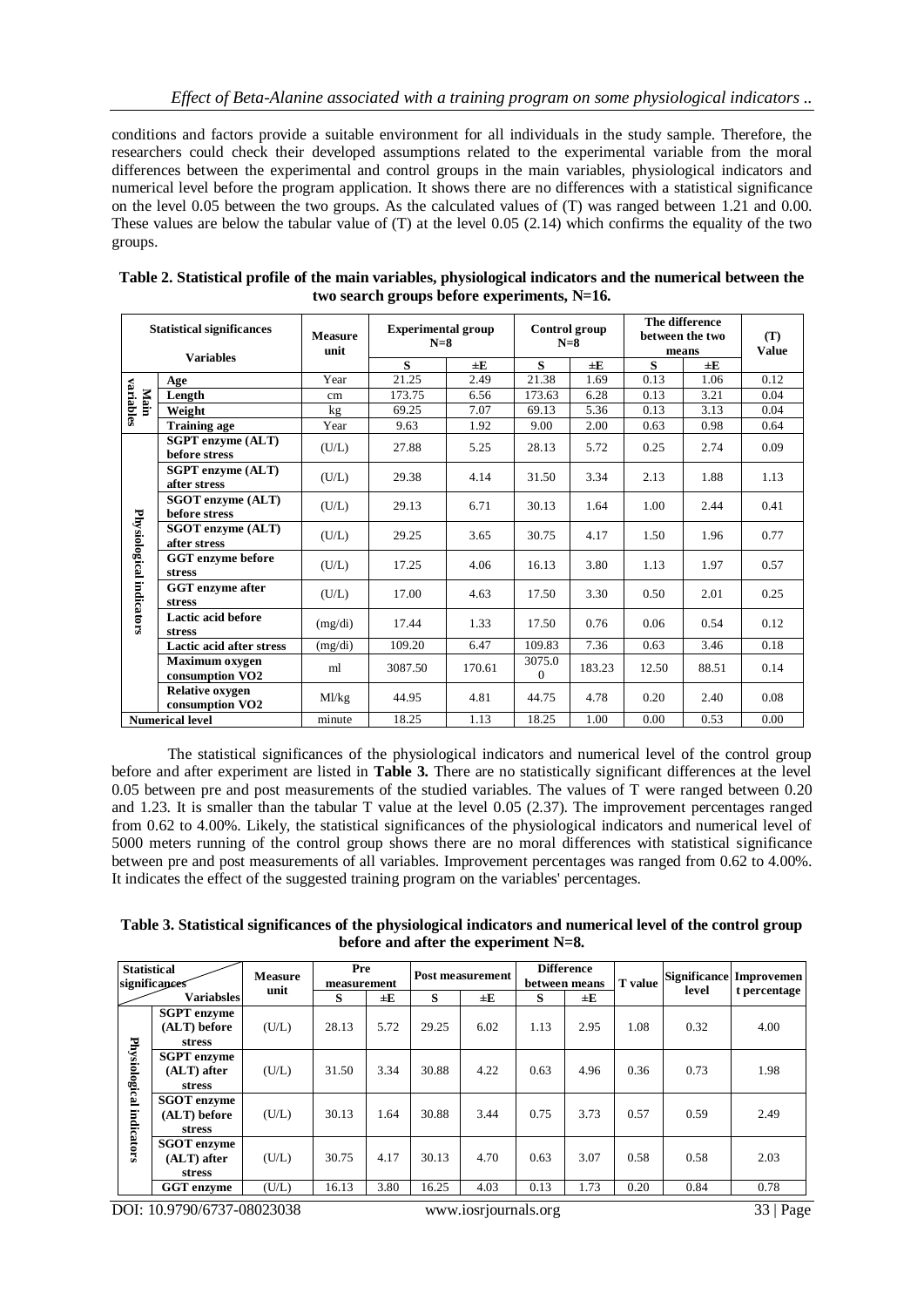| before stress                                              |         |         |        |         |        |       |       |      |      |      |
|------------------------------------------------------------|---------|---------|--------|---------|--------|-------|-------|------|------|------|
| GGT enzyme<br>after stress                                 | (U/L)   | 17.50   | 3.30   | 17.88   | 2.53   | 0.38  | 1.51  | 0.70 | 0.50 | 2.14 |
| Lactic acid<br>before stress                               | (mg/di) | 17.50   | 0.76   | 17.13   | 1.13   | 0.38  | 1.51  | 0.70 | 0.50 | 2.14 |
| Lactic acid<br>after stress                                | (mg/di) | 109.83  | 7.36   | 110.83  | 5.59   | 1.00  | 5.41  | 0.52 | 0.62 | 0.91 |
| <b>Maximum</b><br>oxygen<br>consumption<br>VO <sub>2</sub> | ml      | 3075.00 | 183.23 | 3106.25 | 186.01 | 31.25 | 79.90 | 1.11 | 0.31 | 1.02 |
| <b>Relative oxygen</b><br>consumption<br>VO2               | Ml/kg   | 44.75   | 4.78   | 45.18   | 4.46   | 0.43  | 1.15  | 1.07 | 0.32 | 0.97 |
| Numerical level                                            | minute  | 18.25   | 00.1   | 18.14   | 0.97   | 0.11  | 0.26  | 1.23 | 0.26 | 0.62 |

 $*$ moral at level  $(0.05)$   $(2.37)$ 

**Table 4** confirms that by the effect size of these variables; which indicated the increase of all values of the effect size of the training program. This is due to the program's content of various training and legalizing training loads in the light of individual differences of runners and depending on the training pulse levels. ETA2 coefficient and Cohen's size effect of the physiological indicators and the numerical level of the control group before and after the experiment was increased as it ranged between 0.78 and 13.29.

| Table 4. ETA2 coefficient and Cohen's size effect of the physiological indicators and the numerical level |
|-----------------------------------------------------------------------------------------------------------|
| of the control group before and after experiment $N=8$ .                                                  |

| <b>Statistical</b><br>significances | <b>Variables</b>                                      | <b>Measure unit</b>  | (T) value | <b>Significance</b><br>level | ETA <sub>2</sub><br>coefficient | Cohen's size<br>effect | <b>Effect size</b><br>amount |
|-------------------------------------|-------------------------------------------------------|----------------------|-----------|------------------------------|---------------------------------|------------------------|------------------------------|
|                                     | <b>SGPT</b> enzyme (ALT)<br>before stress             | (U/L)                | 1.08      | 0.32                         | 0.14                            | 6.10                   | <b>Big</b>                   |
|                                     | <b>SGPT</b> enzyme (ALT)<br>after stress              | (U/L)                | 0.36      | 0.73                         | 0.02                            | 0.78                   | Medium                       |
|                                     | <b>SGOT</b> enzyme (ALT)<br>before stress             | (U/L)                | 0.57      | 0.59                         | 0.04                            | 1.17                   | Big                          |
| Physiological                       | <b>SGOT</b> enzyme (ALT)<br>after stress              | (U/L)                | 0.58      | 0.58                         | 0.05                            | 2.39                   | Big                          |
|                                     | <b>GGT</b> enzyme before<br>stress                    | (U/L)                | 0.20      | 0.84                         | 0.01                            | 1.32                   | <b>Big</b>                   |
| indicators                          | <b>GGT</b> enzyme after stress                        | (U/L)                | 0.70      | 0.50                         | 0.07                            | 4.43                   | <b>Big</b>                   |
|                                     | <b>Lactic acid before stress</b>                      | (mg/di)              | 0.70      | 0.50                         | 0.07                            | 1.63                   | <b>Big</b>                   |
|                                     | <b>Lactic acid after stress</b>                       | (mg/di)              | 0.52      | 0.62                         | 0.04                            | 1.85                   | Big                          |
|                                     | <b>Maximum oxygen</b><br>consumption VO <sub>2</sub>  | ml                   | 1.11      | 0.31                         | 0.15                            | 7.23                   | Big                          |
|                                     | <b>Relative oxygen</b><br>consumption VO <sub>2</sub> | Ml/kg                | 1.07      | 0.32                         | 0.14                            | 12.71                  | Big                          |
|                                     | <b>Numerical level</b><br>.<br>$\sim$ $\sim$          | minute<br>$\sim$ $-$ | 1.23      | 0.26                         | 0.18                            | 13.29                  | Big                          |

\* The effect (weak) less than 0.5

\* The effect (medium) from 0.5 to less than 0.8

\* The effect (big) 0.8 and more

The statistical significances of the physiological indicators and the numerical level of the experiment group before and after the experiment show statistically significant differences at the level (0.05) between the pre and post measurements in some variables of the study **(Table 5)**. The (T) value differences ranged from (3.17, 6.79). It is bigger than the tabular (T) value at the level 0.05 (2.37). The improvement percentages were ranged from 0.43 to 8.60%.

**Table 5.Statistical significances of the physiological indicators and numerical level of the experimental group before and after the experiment N=8.**

| Statistical significances                                    | Pre<br><b>Measure</b><br>measurement |       |      | Post measurement |      | difference<br>between means |      | <b>T</b> value |      | Significa Improvemen   |
|--------------------------------------------------------------|--------------------------------------|-------|------|------------------|------|-----------------------------|------|----------------|------|------------------------|
| Variables                                                    | unit                                 |       | ±Е   | Ø                | ±Е   |                             | ±Е   |                |      | nce level t percentage |
| $\mathbf{F}$ SGPT enzyme<br>(ALT) before stress              | (U/L)                                | 27.88 | 5.25 | 28.13            | 3.60 | 0.25                        | 4.46 | 0.16           | 0.88 | $\%0.90$               |
| $\approx$ SGPT enzyme<br>$\mathfrak{B}$ . (ALT) after stress | (U/L)                                | 29.38 | 4.14 | 29.50            | 4.24 | 0.13                        | 4.22 | 0.08           | 0.94 | $\%$ 0.43              |

DOI: 10.9790/6737-08023038 www.iosrjournals.org 34 | Page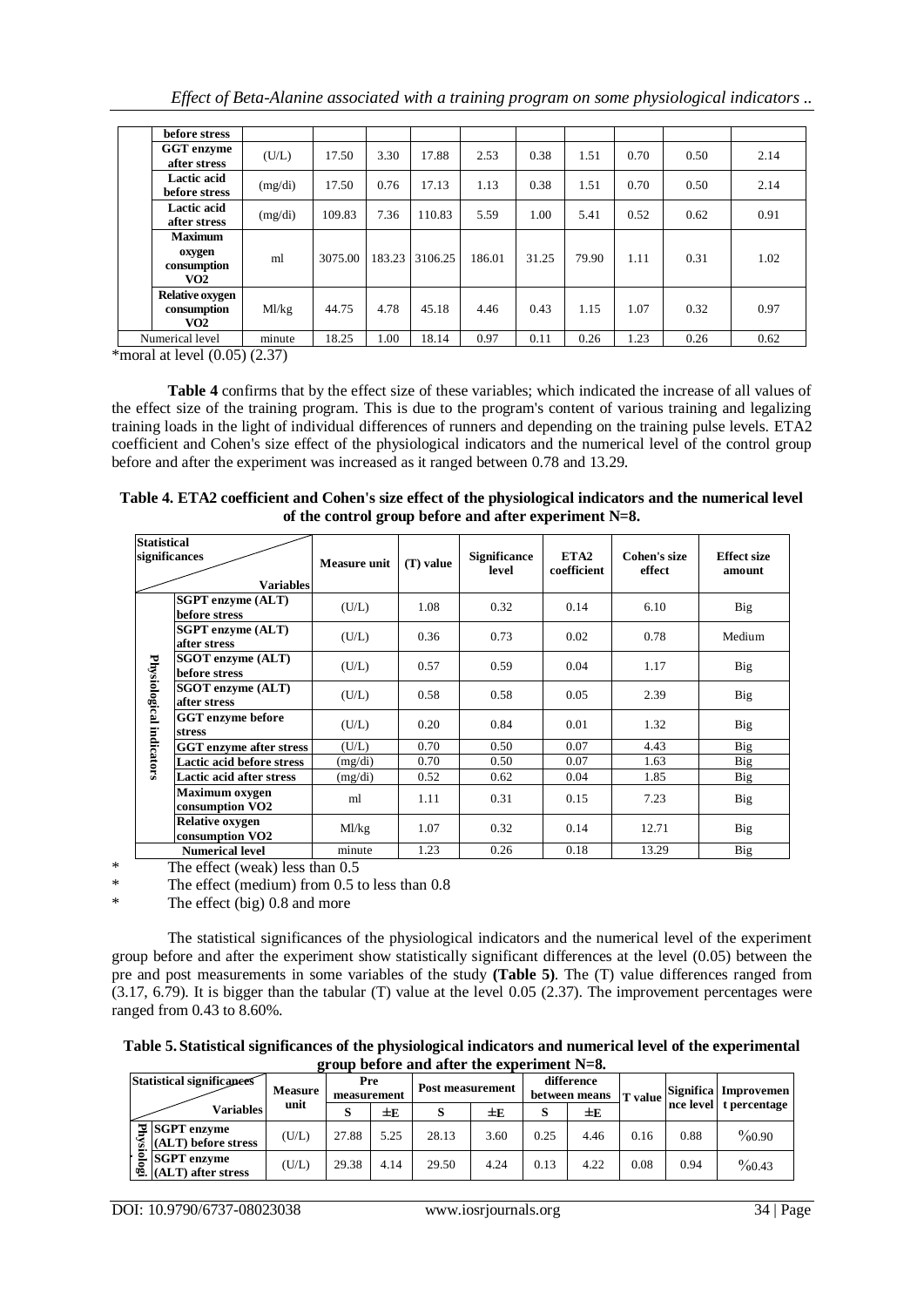*Effect of Beta-Alanine associated with a training program on some physiological indicators ..*

| <b>SGOT</b> enzyme<br>(ALT) before stress             | (U/L)   | 29.13              | 6.71   | 28.63   | 4.93   | 0.50   | 6.99   | 0.20       | 0.85 | $\%1.72$  |
|-------------------------------------------------------|---------|--------------------|--------|---------|--------|--------|--------|------------|------|-----------|
| <b>SGOT</b> enzyme<br>(ALT) after stress              | (U/L)   | 29.25              | 3.65   | 29.00   | 3.74   | 0.25   | 5.85   | 0.12       | 0.91 | $\%0.85$  |
| GGT enzyme before<br>stress                           | (U/L)   | 17.25              | 4.06   | 16.00   | 3.63   | 1.25   | 3.45   | 1.02       | 0.34 | $\%7.25$  |
| <b>GGT</b> enzyme after<br>stress                     | (U/L)   | 17.00              | 4.63   | 17.25   | 3.69   | 0.25   | 3.54   | 0.20       | 0.85 | $\%1.47$  |
| Lactic acid before<br>stress                          | (mg/di) | 17.44              | 1.33   | 15.94   | 1.86   | 1.50   | 1.34   | $*3.17$    | 0.02 | $\%8.60$  |
| Lactic acid after<br>stress                           | (mg/di) | 109.20             | 6.47   | 118.30  | 4.49   | 9.10   | 7.04   | $*3.65$    | 0.01 | $\%8.33$  |
| <b>Maximum oxygen</b><br>consumption VO <sub>2</sub>  | ml      | 3087.5<br>$\Omega$ | 170.61 | 3318.75 | 103.29 | 231.25 | 148.65 | $*_{4.40}$ | 0.00 | $\%7.49$  |
| <b>Relative oxygen</b><br>consumption VO <sub>2</sub> | Ml/kg   | 44.95              | 4.81   | 48.30   | 4.52   | 3.35   | 2.09   | $*_{4.53}$ | 0.00 | $\%7.46$  |
| <b>Numerical level</b>                                | minute  | 18.25              | 1.13   | 17.20   | 0.90   | 1.05   | 0.44   | $*_{6.79}$ | 0.00 | $\%$ 5.75 |

\*moral at level  $(0.05)$   $(2.37)$ 

The ETA2 coefficient and Cohen's effect size of the physiological indicators and numerical level of the experimental group before and after the experiment shows increasing in some values of the effect size of the program **(Table 6)**. The values ranged from 0.71 to 1.62.

| Table 6. ETA2 coefficient and Cohen's effect size of the physiological indicators and numerical level of |
|----------------------------------------------------------------------------------------------------------|
| the experimental group before and after the experiment $N=8$ .                                           |

| <b>Statistical</b>       |                                                       |         |                |                              |                                 |                               |                              |
|--------------------------|-------------------------------------------------------|---------|----------------|------------------------------|---------------------------------|-------------------------------|------------------------------|
|                          | significances<br><b>Variables</b>                     |         | <b>T-value</b> | <b>Significance</b><br>level | ETA <sub>2</sub><br>coefficient | <b>Cohen's effect</b><br>size | <b>Effect size</b><br>amount |
|                          | <b>SGPT</b> enzyme (ALT)<br>before stress             | (U/L)   | 0.16           | 0.88                         | 0.00                            | 0.05                          | weak                         |
|                          | <b>SGPT</b> enzyme (ALT)<br>after stress              | (U/L)   | 0.08           | 0.94                         | 0.00                            | 0.03                          | weak                         |
|                          | <b>SGOT</b> enzyme (ALT)<br>before stress             | (U/L)   | 0.20           | 0.85                         | 0.01                            | 0.08                          | weak                         |
|                          | SGOT enzyme (ALT)<br>after stress                     | (U/L)   | 0.12           | 0.91                         | 0.00                            | 0.05                          | weak                         |
|                          | <b>GGT</b> enzyme before<br><b>stress</b>             | (U/L)   | 1.02           | 0.34                         | 0.13                            | 0.32                          | weak                         |
| Physiological indicators | <b>GGT</b> enzyme after<br><b>stress</b>              | (U/L)   | 0.20           | 0.85                         | 0.01                            | 0.06                          | weak                         |
|                          | Lactic acid before<br>stress                          | (mg/di) | 3.17           | 0.02                         | 0.59                            | 0.88                          | Big                          |
|                          | <b>Lactic acid after stress</b>                       | (mg/di) | 3.65           | 0.01                         | 0.66                            | 1.62                          | <b>Big</b>                   |
|                          | Maximum oxygen<br>consumption VO2                     | ml      | 4.40           | 0.00                         | 0.73                            | 1.55                          | <b>Big</b>                   |
|                          | <b>Relative oxygen</b><br>consumption VO <sub>2</sub> | Ml/kg   | 4.53           | 0.00                         | 0.75                            | 0.71                          | medium                       |
|                          | <b>Numerical level</b>                                | minute  | 6.79           | 0.00                         | 0.87                            | 0.89                          | big                          |

\* The effect (weak) less than  $0.5$ <br>\* The effect (medium) from  $0.5$  t

\* The effect (medium) from 0.5 to less than 0.8<br>  $\frac{8}{100}$  The effect (hig) 0.8 and more

The effect (big)  $0.8$  and more

**Table 7** showed that the statistical references of the physiological indicators and numerical level of the search groups after experiments was significance at level 0.05 in some measures. The T value ranged from 2.82 to 2.95 which is bigger than tabular T value at the level 0.05 (2.14) and with differences ranged from 1.54 to 7.29.

**Table 7. Statistical significances of the physiological indicators and the numerical level of the search groups after the experiment N=16.**

| <b>Statistical</b><br>significances                             | <b>Measure</b><br>unit | <b>Experimental group</b><br>$N=8$ |         |       | Control group | The different<br>between the two<br>means |      | (T<br>Value | <b>Significanc</b><br>e level | <b>Differences</b><br>percentage<br>$\frac{0}{0}$ |
|-----------------------------------------------------------------|------------------------|------------------------------------|---------|-------|---------------|-------------------------------------------|------|-------------|-------------------------------|---------------------------------------------------|
| <b>Variables</b>                                                |                        | Ø                                  | $\pm E$ |       | ±Е            | S                                         | ±Ε   |             |                               |                                                   |
| ųЧ<br><b>SGPT</b> enzyme<br>$(ALT)$ before<br>≌.<br>ᇢ<br>stress | (U/L)                  | 28.13                              | 3.60    | 29.25 | 6.02          | 1.13                                      | 2.48 | 0.45        | 0.66                          | 3.85                                              |
| ≌.<br><b>SGPT</b> enzyme                                        | U/L)                   | 29.50                              | 4.24    | 30.88 | 4.22          | .38                                       | 2.12 | 0.65        | 0.53                          | 4.45                                              |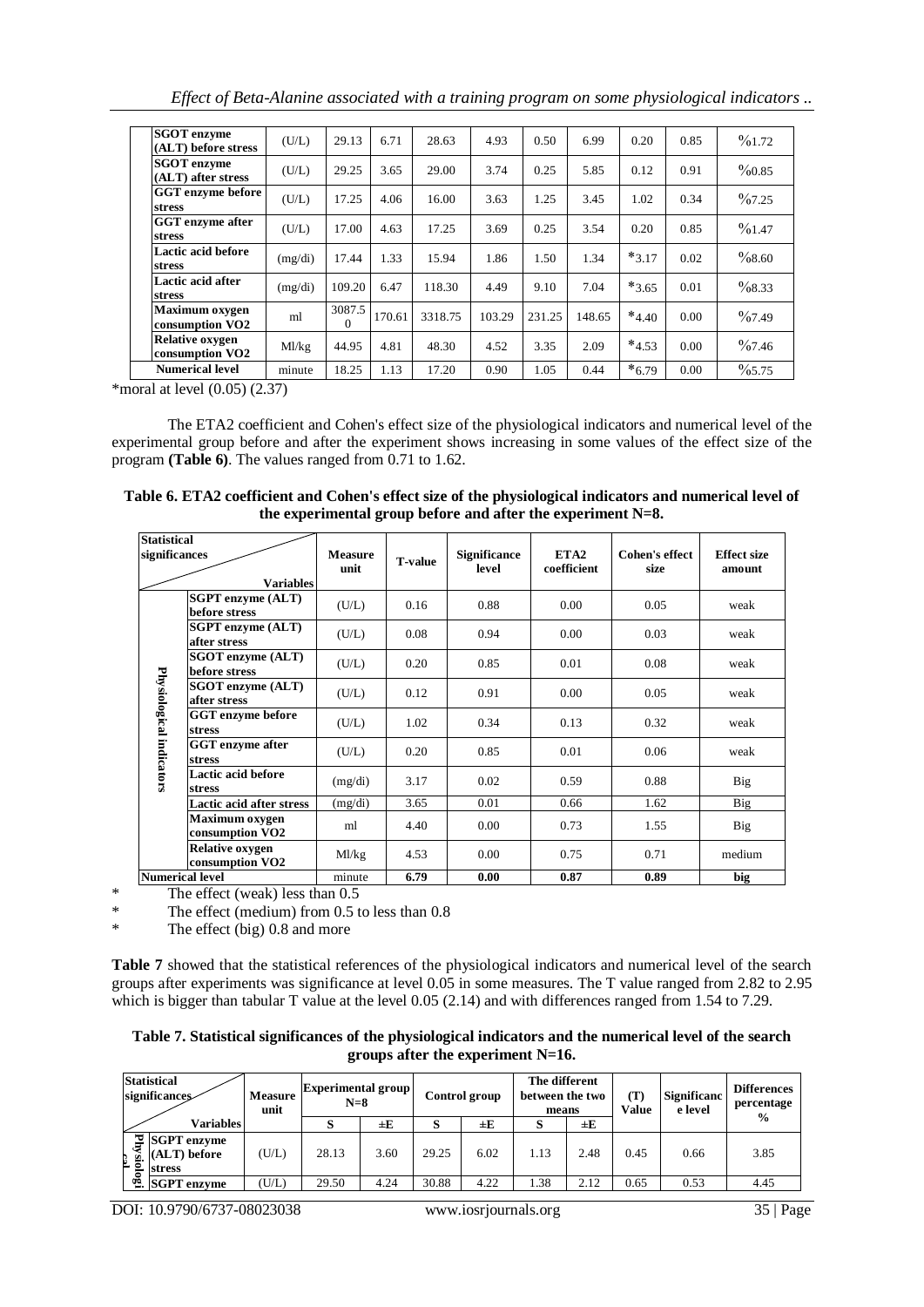| (ALT) after<br><b>stress</b>                               |         |         |        |         |        |        |       |         |      |      |
|------------------------------------------------------------|---------|---------|--------|---------|--------|--------|-------|---------|------|------|
| <b>SGOT</b> enzyme<br>(ALT) before<br><b>stress</b>        | (U/L)   | 28.63   | 4.93   | 30.88   | 3.44   | 2.25   | 2.12  | 1.06    | 0.31 | 7.29 |
| <b>SGOT</b> enzyme<br>(ALT) after<br><b>stress</b>         | (U/L)   | 29.00   | 3.74   | 30.13   | 4.70   | 1.13   | 2.13  | 0.53    | 0.60 | 3.73 |
| GGT enzyme<br>before stress                                | (U/L)   | 16.00   | 3.63   | 16.25   | 4.03   | 0.25   | 1.92  | 0.13    | 0.90 | 1.54 |
| GGT enzyme<br>after stress                                 | (U/L)   | 17.25   | 3.69   | 17.88   | 2.53   | 0.63   | 1.58  | 0.39    | 0.70 | 3.50 |
| Lactic acid<br>before stress                               | (mg/di) | 15.94   | 1.86   | 17.13   | 1.13   | 1.19   | 0.77  | 1.54    | 0.14 | 6.93 |
| Lactic acid after<br><b>stress</b>                         | (mg/di) | 118.30  | 4.49   | 110.83  | 5.59   | 7.47   | 2.54  | $*2.95$ | 0.01 | 6.74 |
| <b>Maximum</b><br>oxygen<br>consumption<br>VO <sub>2</sub> | ml      | 3318.75 | 103.29 | 3106.25 | 186.01 | 212.50 | 75.22 | $*2.82$ | 0.01 | 6.84 |
| <b>Relative oxygen</b><br>consumption<br>V <sub>O2</sub>   | Ml/kg   | 48.30   | 4.52   | 45.18   | 4.46   | 3.12   | 2.25  | 1.39    | 0.19 | 6.91 |
| Numerical level                                            | minute  | 17.20   | 0.90   | 18.14   | 0.97   | 0.94   | 0.47  | 2.00    | 0.06 | 5.17 |

 $*$ moral at level  $(0.05)$   $(2.14)$ 

## **IV. Discussion**

The results of the present study are in consistence with those obtained by **Birhanu [17]** that the legalized training program improves the physical and physiological abilities and the numerical achievement of 5000 meters running in accordance with the speed strategy and physiological indicators. It complies too with the results of **Khalyfa [18]** that confirms that improvement in the enzyme and functional responses of the aerobics activities (respiratory and circulatory endurance) is achieved by various loads during the suggested training loads. That was what taken into account and the researchers pointed to during defining basis and standards of the training program.

The statistical significances of the physiological indicators and numerical level of 5000 meters running of the experimental group before and after the experiment shows there are moral differences with statistical significance in the physiological indicators (lactic acid before and after stress- maximum absolute and relative oxygen consumption). In addition to the numerical level. This complies with the effect size that was high in the previously mentioned indicators. These findings were similar with the results of **Ahmed [19]** showing that taking dietary supplements before stress results in an improvement in the disposal of lactic acid. Besides, it helps the Auxiliary and Catalytic enzymes to produce energy, improve functional and physiological responses, delay fatigue, and improve the numerical level.

**Culbertson** *et al***. [10]** and **Farsi** *et al***. [20]** reported that taking Beta-Alanine as dietary supplement enhances muscle Carnosine levels. It is the main factor to control fatigue in addition to its important role in fixing the PH in the blood (the acidity and alkaline degree); thus it works as prohibitive and barrier in muscle acidity and reducing lactic acid formation. The improvement in physiological efficiency is due to the effect of taking Beta-Alanine associated with the suggested training program and its included training loads based on a scientific basis. This affects developing values of respiratory circulatory system's indicator and aerobics and nonaerobic training that improve respiratory system responses' variables; including maximum absolute and relative oxygen consumption **[21 ,22].** This follows too with what was referred by **Salama [23]** who postulates that the maximum oxygen consumption increases with physical training from 8 to 12 weeks, five training units per week. Especially, in the training program depending on endurance. This complies with what researchers do when developing the training program of 5000 meters running regarding week numbers and training units. In addition, improving the physiological variables including the maximum absolute and relative oxygen consumption that improved by 7.49%.

The current study showed that no moral differences with the statistical references in liver enzymes (SGPT – SGOT- GGT) wither before or after the stress of the experimental group that received Beta-Alanine, which confirms the viability of liver enzymes. As the high liver enzymes result in braking and damaging liver cells. This similar with the results of **Ahmed [24]** and **Eliwa [25]** showed that taking dietary supplements results in producing the required energy for continuing to exert stress and viability of liver functions and improving physiological variables and numerical levels.

The researchers in the present work thought that the effect of takings Beta-Alanine by the experimental group on the physiological parameters was significant. **Eliwa and Ali [26]** suggested that taking dietary supplement associated with the training program is better in the improvement percentage than just the training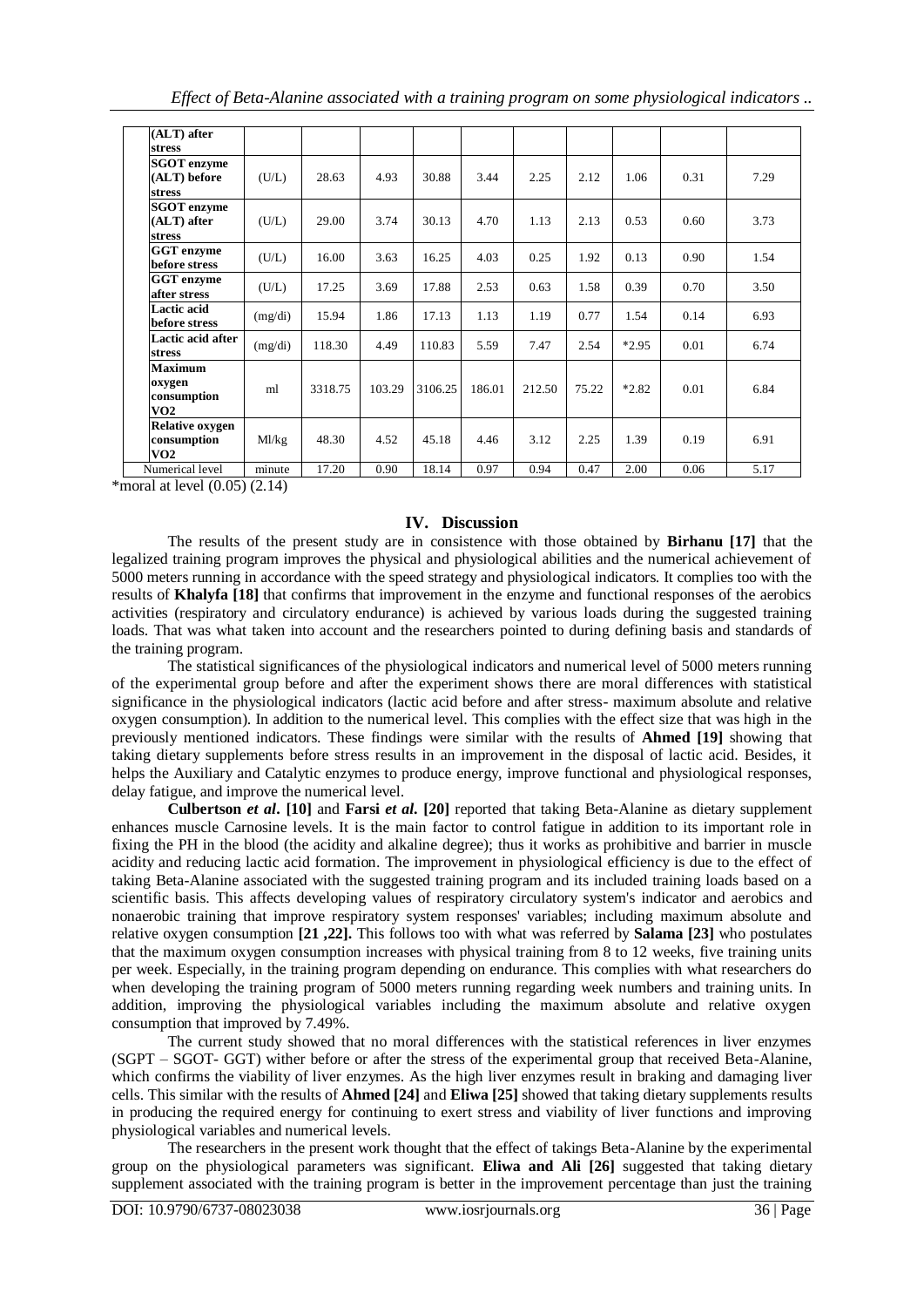program in the physiological variables, delaying fatigue and the numerical level. This also complies with the studies of **Jaffe** *et al***. [11]** and **Farid** *et al***. [27]** that shows that taking Beta-Alanine as a dietary supplement helps in improving exercising through increasing the organizing ability and improving performance by delaying fatigue. Other studies performed by **Tomlin and Wenger [28]** and **Mohamed [29]** shows that aerobics load training reducing the benefit of carbohydrates and the content of muscle increases with Mitochondrion and increasing the enzyme activity in the muscle. As it is responsible for the low rate of glucose and Glycogen metabolism after training. Thereby producing a smaller amount of lactic acid in muscle and reducing the link between the aerobics fitness and quick disposal of lactic acid after training.

The researchers suggest that the lack of moral differences between the post measurements of blood serum enzymes of the two search groups is due to the convergence of the exerted physical effort during physical loads. This is due to the adaptive nature of these enzymes resulted from the effect of the applied training program. Therefore, the enzymes achieve an optimal state by increasing efficiency of stimulation biochemical operations of producing the required energy for continuing performing during running. In addition, reducing the harmful effects associated with muscle training and some internal organs of the runners. The above mentioned results were in agreement with those previously obtained by **Ahmed [24]** and **Khalyfa** *et al.* **[18].** 

#### **V. Conclusions:**

Taking Beta-Alanine associated with the training program of the 5000 meter runners resulted in improving the physiological indicators (lactic acid and maximum oxygen consumption)

Taking Beta-Alanine associated with the training program resulted in improving the numerical achievement of 5000 meter runners.

#### **Recommendations:**

Taking Beta-Alanine as a dietary supplement with the training program of the 5000 meters running contestants

- Conducting more studies about the effect of having some dietary supplements on some other races and following the results.

#### **References**

- [1]. **Mostafa E E A.** Physical training theories and applications, edition 15, Al Maarif Printing, Publishing & Distribution, Alexandria. 2007.
- [2]. **Salama B E I.** Why do training on the flat, high and sloping ground for a long-distance player. Athletic bulletin- International Amateur Athletic Federation for amateurs - Regional Development Center 1999; issue 25.
- [3]. **Abd El-Fatah A A and Nasr El-Dein A.** Physical fitness physiology 2005; second edition, Dar El-fikr Elarabi, Cairo.
- [4]. **Bosch A N.** Exercise Science and Coaching Correcting Common Misunderstandings About Endurance Exercise. INT J SPORTS SCI COA 2006;10: 77-87.
- [5]. **Arrese A L and Lazquierdo D M**. A review of The Maximal Oxygen Uptake Values Necessary for Different Running Performance Levels 2005; 45(4):435-40.
- [6]. **Mohamed S K.** Dietary supplements, Dar El-Amal, Baghdad. 2006.
- [7]. **Birben E, Sahiner U M, Sacesen C.** Oxidative Stress and antioxidant defense. World Allergy Organ J 2012; 5:9. 19 (66,67).
- [8]. **Mohamed S K.** Principles of Physical Physiology, Dar Elfikr Elarabi, Cairo. 2008.
- [9]. **Hoffman J R, Landau G, Stout J R et al.** Β-Alanine ingestion increases muscle carnosine content and combats specific performance in soldiers. Amino Acids 2015; 47(3): 627-636.
- [10]. **Culbertson J Y, Kreider R B, Greenwood M et al.** Effects of Beta-Alanine on Muscle Carnosine and Exercise Performance: A Review of the Current Literature, J nutrients. 2010.
- [11]. **Jaffe D, Hewit J, Karp M et al.** Effects of Beta-Alanine Supplementation on Athletic Performance: A Mini-Review. RISM 2018; Volume 1 - Issue – 5, 84-93.
- [12]. **[Cheng](https://www.ncbi.nlm.nih.gov/pubmed/?term=Cheng%20JC%5BAuthor%5D&cauthor=true&cauthor_uid=31284468) J, [Chiu](https://www.ncbi.nlm.nih.gov/pubmed/?term=Chiu%20CY%5BAuthor%5D&cauthor=true&cauthor_uid=31284468) C and [Su](https://www.ncbi.nlm.nih.gov/pubmed/?term=Su%20TJ%5BAuthor%5D&cauthor=true&cauthor_uid=31284468) T.** Training and evaluation of human cardiorespiratory endurance based on a Fuzzy Algorithm. INT J ENV RES PUB HE 2019 16 (13), 2390.
- [13]. **Badrawy E F.** A training program for special endurance and its effect on some biochemical and physiological variables and physical stress of 5000 meter runners in Iraq. Ph.D., Faculty of Physical Education, University of Basrah, Iraq PP. 2016.
- [14]. **Basuony A S.** The effect of a suggested strategy using the rhythm step on the numerical level of 1500 meter runners under 20 years, master thesis, faculty of physical education for men, Alexandria university 2012.
- [15]. **Hanon C, Leveque M, Thomas C et al.** Pacing Strategy and Vo2 Kinetics during a 1500 m Race. IJSM 2008; 29(3):206-211.
- [16]. **Emily B.** Running Strategy of female distance runners at temping the 800 m and 1500 m at a major championship: a performance analysis and qualitative investigation, INT J PERF ANAL SPOR 2005; Volume 5, No.3.
- [17]. **Birhanu Z.** The association between anthropometric, physiologic and physical fitness variables with 5000 m running performance for junior female athletes. Int. j. physiol. nutr. phys. educ 2017; 17: 162-166.
- [18]. **Khalyfa S H**. The effect of varying intensity physical loads on some enzyme and functional responses of athletes, unpublished PhD, faculty of physical education for men, Alexandria university. 2014.
- [19]. **Ahmed W Y.** The effect of taking arginine as a dietary supplement on delaying fatigue of Modern pentathlon runners. Ph.D., Faculty of Physical Education for men, Alexandria University pp. 2017.
- [20]. **Farsi P, Rezagholizadeh M, Sadeghi A et al.** The Effect of Four Weeks of Beta-Alanine Supplementation on Anaerobic Power and Plasma Lactate Level in Unprofessional Male Bodybuilders, TJSE 2018; 20:21-26.
- [21]. **Foster F.** Altitude Simulation Training Taking of in Manhattan beach with results beyond expectation, prlog.org-global press release distribution, United States. 2008.